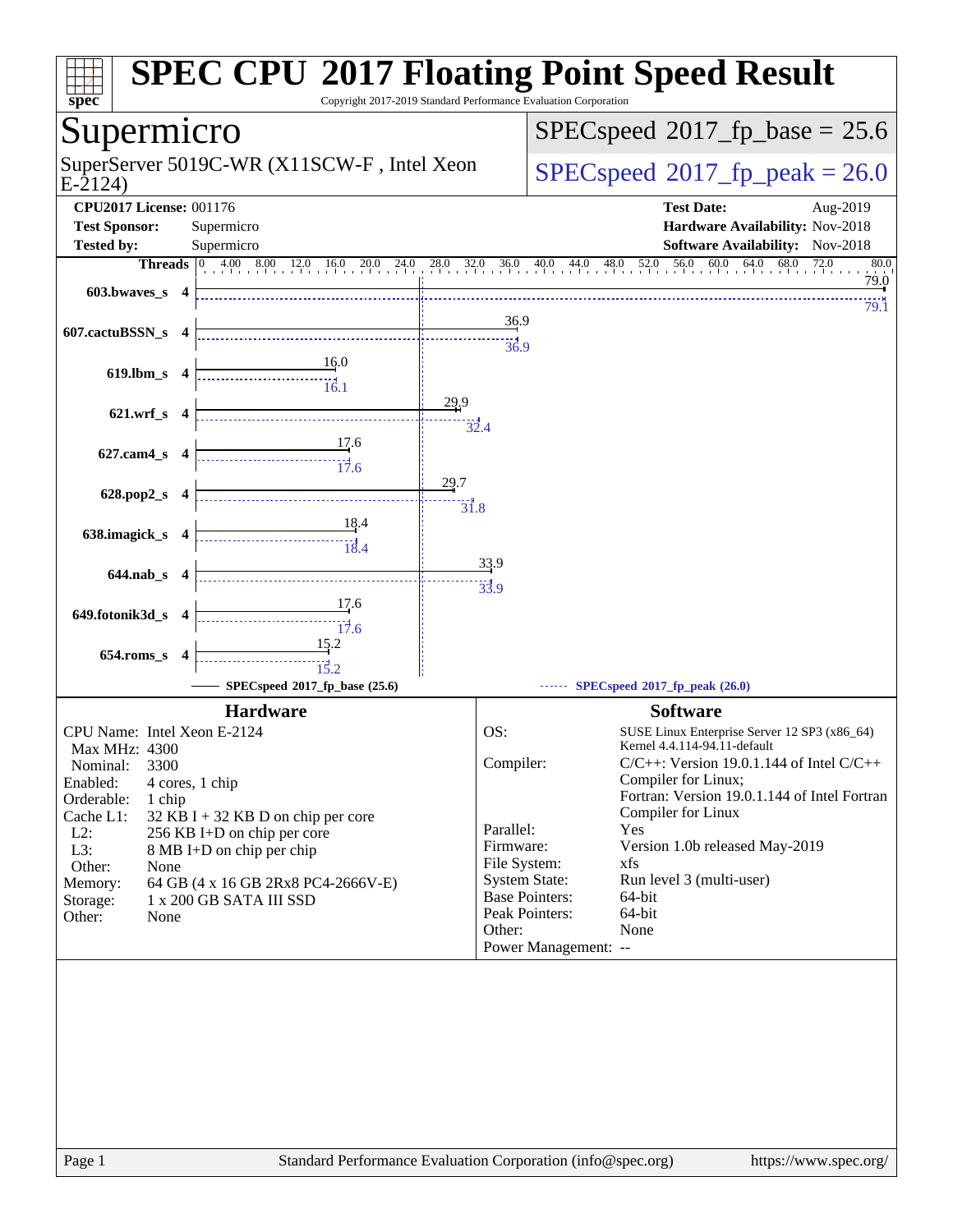

Copyright 2017-2019 Standard Performance Evaluation Corporation

### Supermicro

E-2124) SuperServer 5019C-WR (X11SCW-F, Intel Xeon  $SPEC speed^{\circ}2017$  fp\_peak = 26.0

 $SPECspeed*2017_fp\_base = 25.6$  $SPECspeed*2017_fp\_base = 25.6$ 

**[CPU2017 License:](http://www.spec.org/auto/cpu2017/Docs/result-fields.html#CPU2017License)** 001176 **[Test Date:](http://www.spec.org/auto/cpu2017/Docs/result-fields.html#TestDate)** Aug-2019

**[Test Sponsor:](http://www.spec.org/auto/cpu2017/Docs/result-fields.html#TestSponsor)** Supermicro **[Hardware Availability:](http://www.spec.org/auto/cpu2017/Docs/result-fields.html#HardwareAvailability)** Nov-2018

**[Tested by:](http://www.spec.org/auto/cpu2017/Docs/result-fields.html#Testedby)** Supermicro [Software Availability:](http://www.spec.org/auto/cpu2017/Docs/result-fields.html#SoftwareAvailability) Nov-2018

#### **[Results Table](http://www.spec.org/auto/cpu2017/Docs/result-fields.html#ResultsTable)**

|                                   | <b>Base</b>    |                |             |                |       |                |       | <b>Peak</b>    |                |              |                |              |                |              |
|-----------------------------------|----------------|----------------|-------------|----------------|-------|----------------|-------|----------------|----------------|--------------|----------------|--------------|----------------|--------------|
| <b>Benchmark</b>                  | <b>Threads</b> | <b>Seconds</b> | Ratio       | <b>Seconds</b> | Ratio | <b>Seconds</b> | Ratio | <b>Threads</b> | <b>Seconds</b> | <b>Ratio</b> | <b>Seconds</b> | <b>Ratio</b> | <b>Seconds</b> | <b>Ratio</b> |
| $603.bwaves$ s                    | 4              | 748            | 78.9        | 746            | 79.1  | 747            | 79.0  |                | 748            | 78.9         | 746            | 79.1         | 746            | 79.1         |
| 607.cactuBSSN s                   | 4              | 452            | 36.9        | 452            | 36.9  | 452            | 36.9  | 4              | 451            | 36.9         | 452            | 36.9         | 452            | 36.9         |
| $619$ .lbm s                      | 4              | 327            | <b>16.0</b> | 327            | 16.0  | 327            | 16.0  | 4              | 326            | 16.1         | 326            | 16.1         | 326            | 16.1         |
| $621$ .wrf s                      | 4              | 442            | 29.9        | 436            | 30.3  | 444            | 29.8  | 4              | 408            | 32.4         | 407            | 32.5         | 409            | 32.4         |
| $627$ .cam $4$ <sub>s</sub>       | 4              | 504            | 17.6        | 504            | 17.6  | 505            | 17.6  | 4              | 503            | 17.6         | 504            | 17.6         | 504            | 17.6         |
| $628.pop2_s$                      | 4              | 403            | 29.5        | 399            | 29.7  | 400            | 29.7  |                | 375            | 31.7         | 372            | 31.9         | 373            | <b>31.8</b>  |
| 638.imagick_s                     | $\overline{4}$ | 789            | 18.3        | 784            | 18.4  | 785            | 18.4  | 4              | 781            | 18.5         | 784            | 18.4         | 784            | 18.4         |
| $644$ .nab s                      | 4              | 516            | 33.9        | 516            | 33.9  | 515            | 33.9  | 4              | 515            | 33.9         | 516            | 33.9         | 516            | 33.9         |
| 649.fotonik3d s                   | 4              | 517            | 17.6        | 517            | 17.6  | 520            | 17.5  | 4              | 517            | 17.6         | 518            | 17.6         | 518            | 17.6         |
| $654$ .roms s                     | 4              | 1033           | 15.2        | 1037           | 15.2  | 1031           | 15.3  | 4              | 1032           | 15.3         | 1034           | 15.2         | 1034           | 15.2         |
| $SPECspeed^{\circ}2017$ fp base = |                |                |             |                |       |                |       |                |                |              |                |              |                |              |
| -----                             | $\cdots$       |                |             |                |       |                |       |                |                |              |                |              |                |              |

**[SPECspeed](http://www.spec.org/auto/cpu2017/Docs/result-fields.html#SPECspeed2017fppeak)[2017\\_fp\\_peak =](http://www.spec.org/auto/cpu2017/Docs/result-fields.html#SPECspeed2017fppeak) 26.0**

Results appear in the [order in which they were run.](http://www.spec.org/auto/cpu2017/Docs/result-fields.html#RunOrder) Bold underlined text [indicates a median measurement.](http://www.spec.org/auto/cpu2017/Docs/result-fields.html#Median)

#### **[Operating System Notes](http://www.spec.org/auto/cpu2017/Docs/result-fields.html#OperatingSystemNotes)**

Stack size set to unlimited using "ulimit -s unlimited"

### **[General Notes](http://www.spec.org/auto/cpu2017/Docs/result-fields.html#GeneralNotes)**

Environment variables set by runcpu before the start of the run: KMP\_AFFINITY = "granularity=fine,compact" LD LIBRARY PATH = "/home/cpu2017/lib/intel64" OMP\_STACKSIZE = "192M"

 Binaries compiled on a system with 1x Intel Core i9-7900X CPU + 32GB RAM memory using Redhat Enterprise Linux 7.5 Transparent Huge Pages enabled by default Prior to runcpu invocation Filesystem page cache synced and cleared with: sync; echo 3> /proc/sys/vm/drop\_caches

 Yes: The test sponsor attests, as of date of publication, that CVE-2017-5754 (Meltdown) is mitigated in the system as tested and documented. Yes: The test sponsor attests, as of date of publication, that CVE-2017-5753 (Spectre variant 1) is mitigated in the system as tested and documented. Yes: The test sponsor attests, as of date of publication, that CVE-2017-5715 (Spectre variant 2) is mitigated in the system as tested and documented.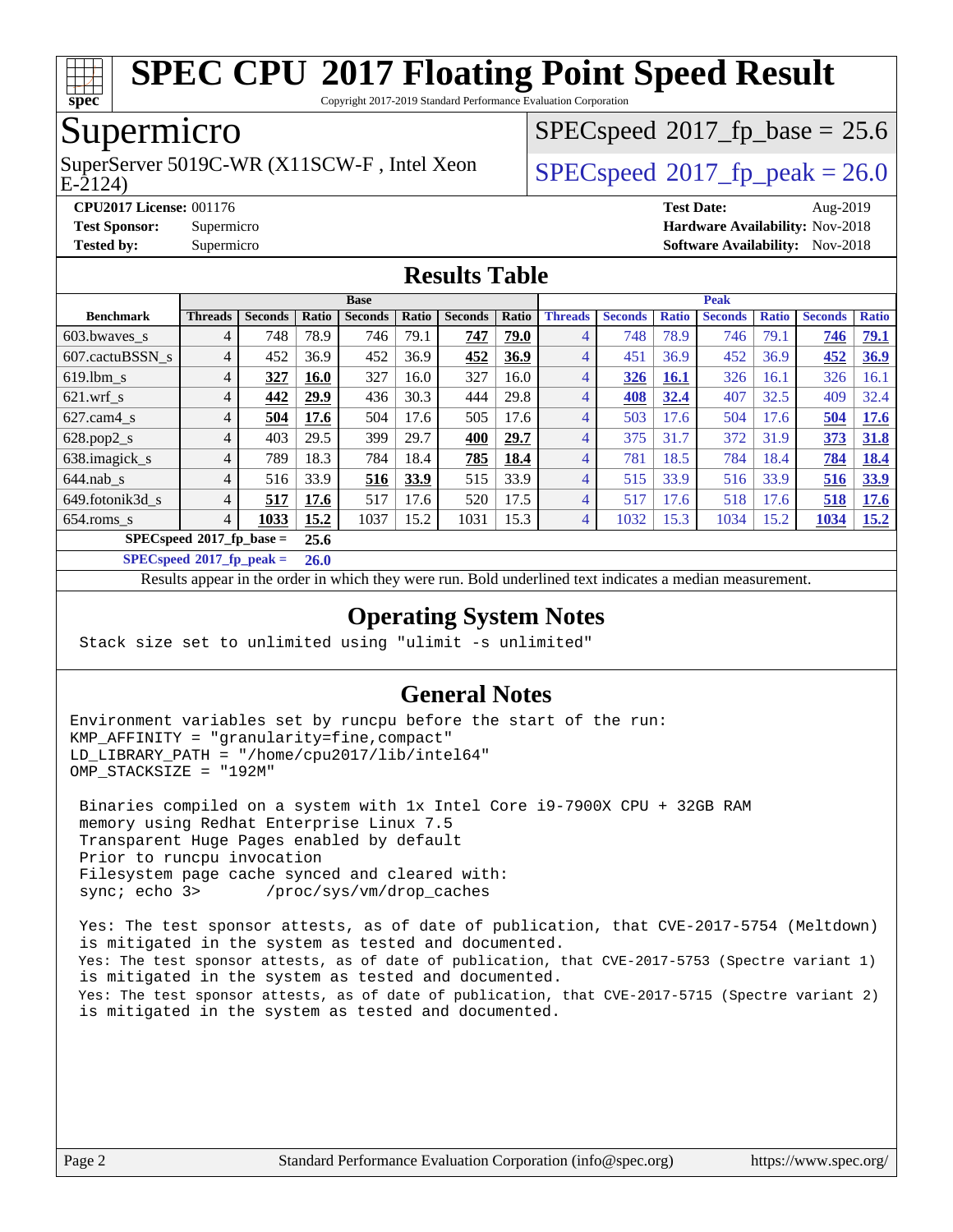

Copyright 2017-2019 Standard Performance Evaluation Corporation

### Supermicro

E-2124) SuperServer 5019C-WR (X11SCW-F, Intel Xeon  $SPEC speed^{\circ}2017$  fp\_peak = 26.0

 $SPECspeed*2017_fp\_base = 25.6$  $SPECspeed*2017_fp\_base = 25.6$ 

**[CPU2017 License:](http://www.spec.org/auto/cpu2017/Docs/result-fields.html#CPU2017License)** 001176 **[Test Date:](http://www.spec.org/auto/cpu2017/Docs/result-fields.html#TestDate)** Aug-2019 **[Test Sponsor:](http://www.spec.org/auto/cpu2017/Docs/result-fields.html#TestSponsor)** Supermicro **[Hardware Availability:](http://www.spec.org/auto/cpu2017/Docs/result-fields.html#HardwareAvailability)** Nov-2018 **[Tested by:](http://www.spec.org/auto/cpu2017/Docs/result-fields.html#Testedby)** Supermicro **Supermicro [Software Availability:](http://www.spec.org/auto/cpu2017/Docs/result-fields.html#SoftwareAvailability)** Nov-2018

#### **[Platform Notes](http://www.spec.org/auto/cpu2017/Docs/result-fields.html#PlatformNotes)**

Page 3 Standard Performance Evaluation Corporation [\(info@spec.org\)](mailto:info@spec.org) <https://www.spec.org/> Sysinfo program /home/cpu2017/bin/sysinfo Rev: r5974 of 2018-05-19 9bcde8f2999c33d61f64985e45859ea9 running on linux-65nv Fri Aug 16 03:07:46 2019 SUT (System Under Test) info as seen by some common utilities. For more information on this section, see <https://www.spec.org/cpu2017/Docs/config.html#sysinfo> From /proc/cpuinfo model name : Intel(R) Xeon(R) E-2124 CPU @ 3.30GHz 1 "physical id"s (chips) 4 "processors" cores, siblings (Caution: counting these is hw and system dependent. The following excerpts from /proc/cpuinfo might not be reliable. Use with caution.) cpu cores : 4 siblings : 4 physical 0: cores 0 1 2 3 From lscpu: Architecture: x86\_64 CPU op-mode(s): 32-bit, 64-bit Byte Order: Little Endian  $CPU(s):$  4 On-line CPU(s) list: 0-3 Thread(s) per core: 1 Core(s) per socket: 4 Socket(s): 1 NUMA node(s): 1 Vendor ID: GenuineIntel CPU family: 6 Model: 158<br>Model name: 1158  $Intel(R)$  Xeon(R) E-2124 CPU @ 3.30GHz Stepping: 10 CPU MHz: 4096.466 CPU max MHz: 4300.0000 CPU min MHz: 800.0000 BogoMIPS: 6623.96 Virtualization: VT-x L1d cache: 32K L1i cache: 32K L2 cache: 256K L3 cache: 8192K NUMA node0 CPU(s): 0-3 Flags: fpu vme de pse tsc msr pae mce cx8 apic sep mtrr pge mca cmov pat pse36 clflush dts acpi mmx fxsr sse sse2 ss ht tm pbe syscall nx pdpe1gb rdtscp lm constant\_tsc art arch\_perfmon pebs bts rep\_good nopl xtopology nonstop\_tsc aperfmperf eagerfpu pni pclmulqdq dtes64 monitor ds\_cpl vmx smx est tm2 ssse3 sdbg **(Continued on next page)**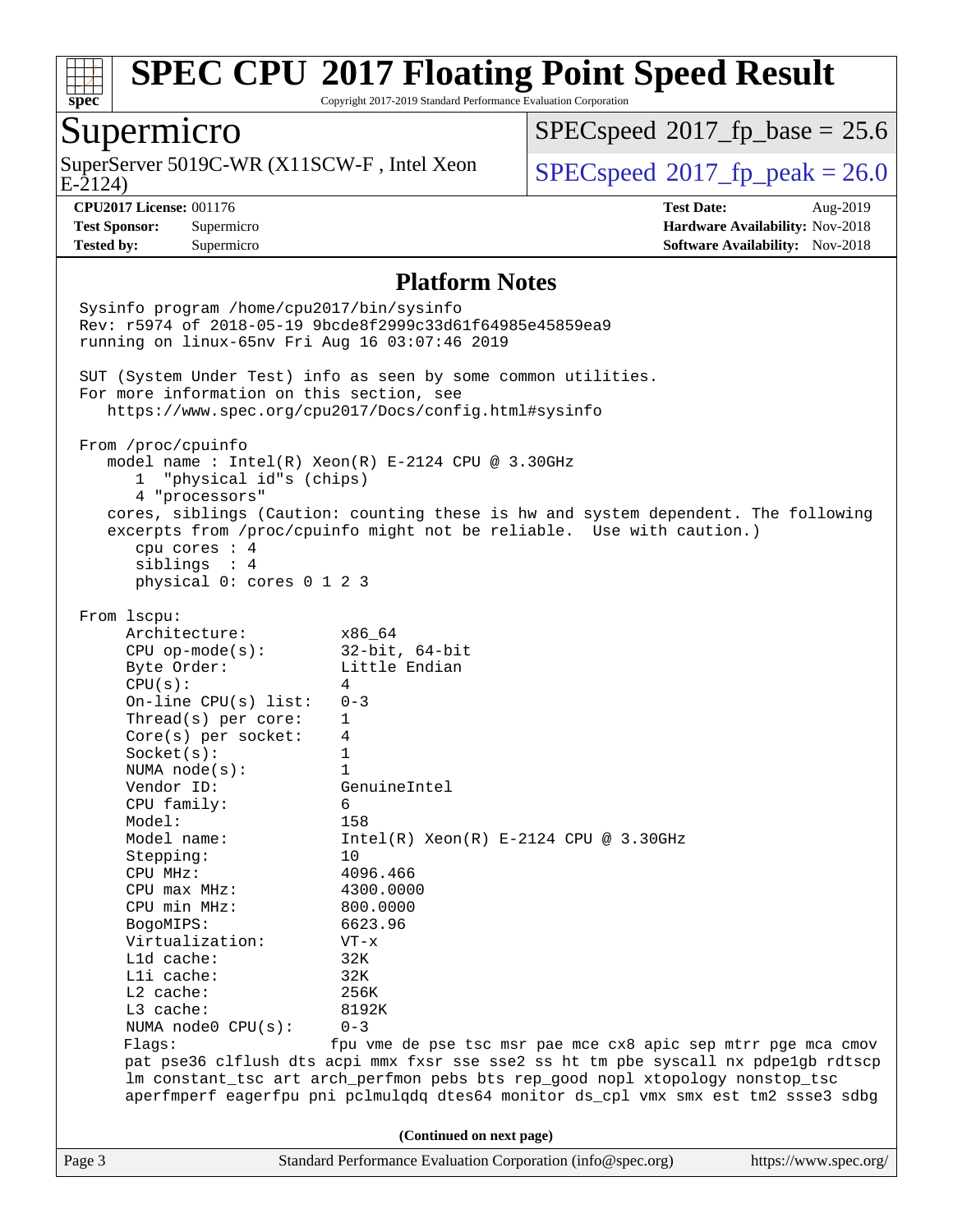

Copyright 2017-2019 Standard Performance Evaluation Corporation

### Supermicro

E-2124) SuperServer 5019C-WR (X11SCW-F, Intel Xeon  $SPEC speed^{\circ}2017$  fp\_peak = 26.0

 $SPECspeed*2017_fp\_base = 25.6$  $SPECspeed*2017_fp\_base = 25.6$ 

**[Tested by:](http://www.spec.org/auto/cpu2017/Docs/result-fields.html#Testedby)** Supermicro **Supermicro [Software Availability:](http://www.spec.org/auto/cpu2017/Docs/result-fields.html#SoftwareAvailability)** Nov-2018

**[CPU2017 License:](http://www.spec.org/auto/cpu2017/Docs/result-fields.html#CPU2017License)** 001176 **[Test Date:](http://www.spec.org/auto/cpu2017/Docs/result-fields.html#TestDate)** Aug-2019 **[Test Sponsor:](http://www.spec.org/auto/cpu2017/Docs/result-fields.html#TestSponsor)** Supermicro **[Hardware Availability:](http://www.spec.org/auto/cpu2017/Docs/result-fields.html#HardwareAvailability)** Nov-2018

#### **[Platform Notes \(Continued\)](http://www.spec.org/auto/cpu2017/Docs/result-fields.html#PlatformNotes)**

 fma cx16 xtpr pdcm pcid sse4\_1 sse4\_2 x2apic movbe popcnt tsc\_deadline\_timer aes xsave avx f16c rdrand lahf\_lm abm 3dnowprefetch ida arat epb invpcid\_single pln pts dtherm hwp hwp\_notify hwp\_act\_window hwp\_epp intel\_pt rsb\_ctxsw spec\_ctrl retpoline kaiser tpr\_shadow vnmi flexpriority ept vpid fsgsbase tsc\_adjust bmi1 hle avx2 smep bmi2 erms invpcid rtm mpx rdseed adx smap clflushopt xsaveopt xsavec xgetbv1 /proc/cpuinfo cache data cache size : 8192 KB From numactl --hardware WARNING: a numactl 'node' might or might not correspond to a physical chip. available: 1 nodes (0) node 0 cpus: 0 1 2 3 node 0 size: 64333 MB node 0 free: 44144 MB node distances: node 0 0: 10 From /proc/meminfo MemTotal: 65877980 kB HugePages\_Total: 0 Hugepagesize: 2048 kB From /etc/\*release\* /etc/\*version\* SuSE-release: SUSE Linux Enterprise Server 12 (x86\_64) VERSION = 12 PATCHLEVEL = 3 # This file is deprecated and will be removed in a future service pack or release. # Please check /etc/os-release for details about this release. os-release: NAME="SLES" VERSION="12-SP3" VERSION\_ID="12.3" PRETTY\_NAME="SUSE Linux Enterprise Server 12 SP3" ID="sles" ANSI\_COLOR="0;32" CPE\_NAME="cpe:/o:suse:sles:12:sp3" uname -a: Linux linux-65nv 4.4.114-94.11-default #1 SMP Thu Feb 1 19:28:26 UTC 2018 (4309ff9) x86\_64 x86\_64 x86\_64 GNU/Linux Kernel self-reported vulnerability status: CVE-2017-5754 (Meltdown): Mitigation: PTI **(Continued on next page)**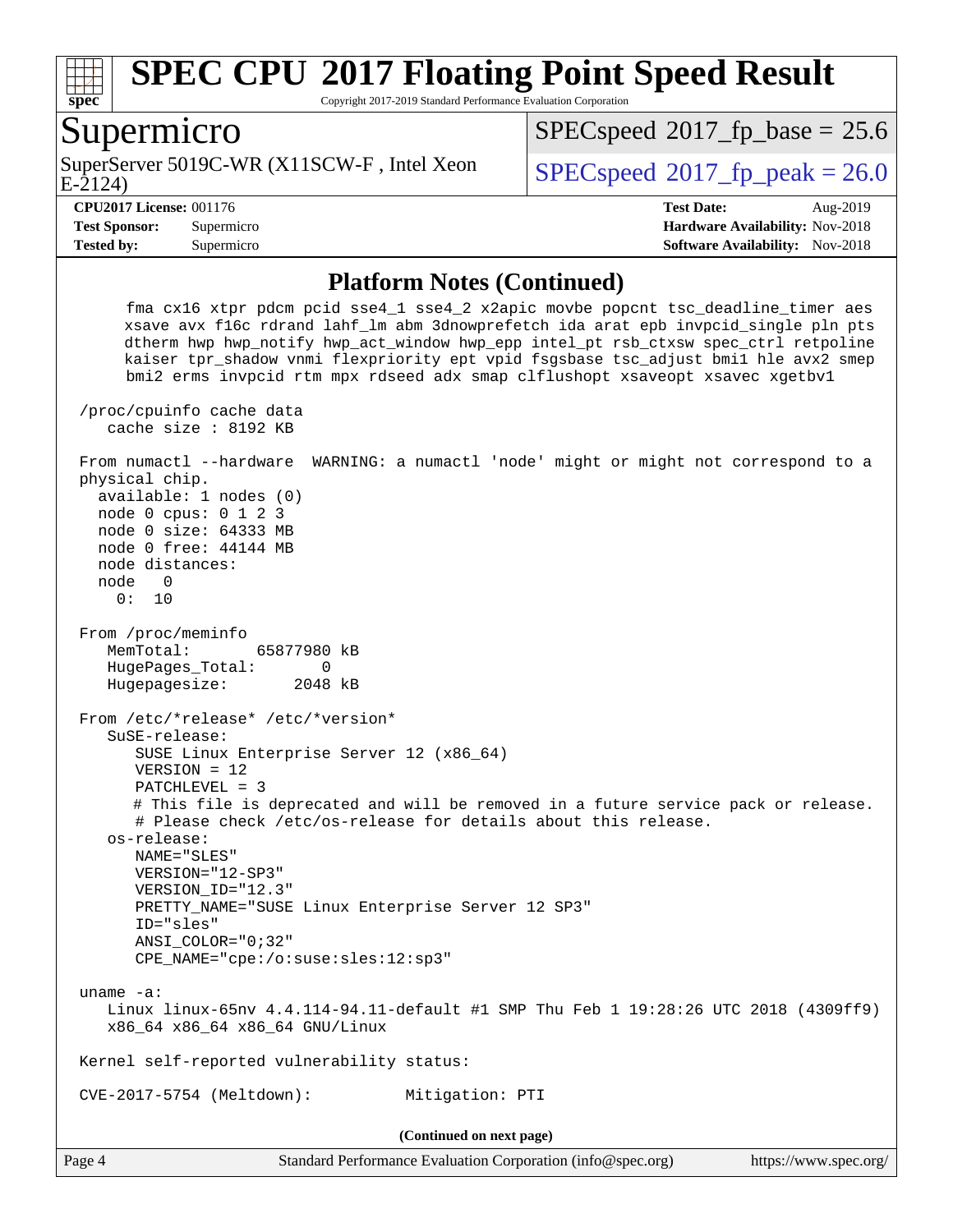

Copyright 2017-2019 Standard Performance Evaluation Corporation

### Supermicro

SuperServer 5019C-WR (X11SCW-F, Intel Xeon E-2124)

 $SPECspeed*2017_fp\_base = 25.6$  $SPECspeed*2017_fp\_base = 25.6$ 

 $SPECspeed*2017_f p\_peak = 26.0$  $SPECspeed*2017_f p\_peak = 26.0$ 

**[Tested by:](http://www.spec.org/auto/cpu2017/Docs/result-fields.html#Testedby)** Supermicro **Supermicro [Software Availability:](http://www.spec.org/auto/cpu2017/Docs/result-fields.html#SoftwareAvailability)** Nov-2018

**[CPU2017 License:](http://www.spec.org/auto/cpu2017/Docs/result-fields.html#CPU2017License)** 001176 **[Test Date:](http://www.spec.org/auto/cpu2017/Docs/result-fields.html#TestDate)** Aug-2019 **[Test Sponsor:](http://www.spec.org/auto/cpu2017/Docs/result-fields.html#TestSponsor)** Supermicro **[Hardware Availability:](http://www.spec.org/auto/cpu2017/Docs/result-fields.html#HardwareAvailability)** Nov-2018

#### **[Platform Notes \(Continued\)](http://www.spec.org/auto/cpu2017/Docs/result-fields.html#PlatformNotes)**

 CVE-2017-5753 (Spectre variant 1): Mitigation: Barriers CVE-2017-5715 (Spectre variant 2): Mitigation: IBRS+IBPB

run-level 3 Aug 15 10:59

 SPEC is set to: /home/cpu2017 Filesystem Type Size Used Avail Use% Mounted on /dev/sda3 xfs 145G 31G 114G 22% /home

 Additional information from dmidecode follows. WARNING: Use caution when you interpret this section. The 'dmidecode' program reads system data which is "intended to allow hardware to be accurately determined", but the intent may not be met, as there are frequent changes to hardware, firmware, and the "DMTF SMBIOS" standard.

 BIOS American Megatrends Inc. 1.0b 05/16/2019 Memory: 4x Micron 18ADF2G72AZ-2G6H1R 16 GB 2 rank 2667

(End of data from sysinfo program)

#### **[Compiler Version Notes](http://www.spec.org/auto/cpu2017/Docs/result-fields.html#CompilerVersionNotes)**

| C                        | 619.1bm s(base, peak) 638.imagick s(base, peak)<br>$644.nab_s(base, peak)$                                                                                                                                                                                                                                                                                                                                                                                                                                                                                         |                       |  |  |  |  |
|--------------------------|--------------------------------------------------------------------------------------------------------------------------------------------------------------------------------------------------------------------------------------------------------------------------------------------------------------------------------------------------------------------------------------------------------------------------------------------------------------------------------------------------------------------------------------------------------------------|-----------------------|--|--|--|--|
|                          | Intel(R) C Intel(R) 64 Compiler for applications running on Intel(R) 64,<br>Version 19.0.1.144 Build 20181018<br>Copyright (C) 1985-2018 Intel Corporation. All rights reserved.                                                                                                                                                                                                                                                                                                                                                                                   |                       |  |  |  |  |
|                          | C++, C, Fortran   607.cactuBSSN_s(base, peak)                                                                                                                                                                                                                                                                                                                                                                                                                                                                                                                      |                       |  |  |  |  |
|                          | Intel(R) $C++$ Intel(R) 64 Compiler for applications running on Intel(R) 64,<br>Version 19.0.1.144 Build 20181018<br>Copyright (C) 1985-2018 Intel Corporation. All rights reserved.<br>Intel(R) C Intel(R) 64 Compiler for applications running on Intel(R) 64,<br>Version 19.0.1.144 Build 20181018<br>Copyright (C) 1985-2018 Intel Corporation. All rights reserved.<br>Intel(R) Fortran Intel(R) 64 Compiler for applications running on Intel(R)<br>64, Version 19.0.1.144 Build 20181018<br>Copyright (C) 1985-2018 Intel Corporation. All rights reserved. |                       |  |  |  |  |
| Fortran                  | 603.bwaves s(base, peak) 649.fotonik3d s(base, peak)                                                                                                                                                                                                                                                                                                                                                                                                                                                                                                               |                       |  |  |  |  |
| (Continued on next page) |                                                                                                                                                                                                                                                                                                                                                                                                                                                                                                                                                                    |                       |  |  |  |  |
| Page 5                   | Standard Performance Evaluation Corporation (info@spec.org)                                                                                                                                                                                                                                                                                                                                                                                                                                                                                                        | https://www.spec.org/ |  |  |  |  |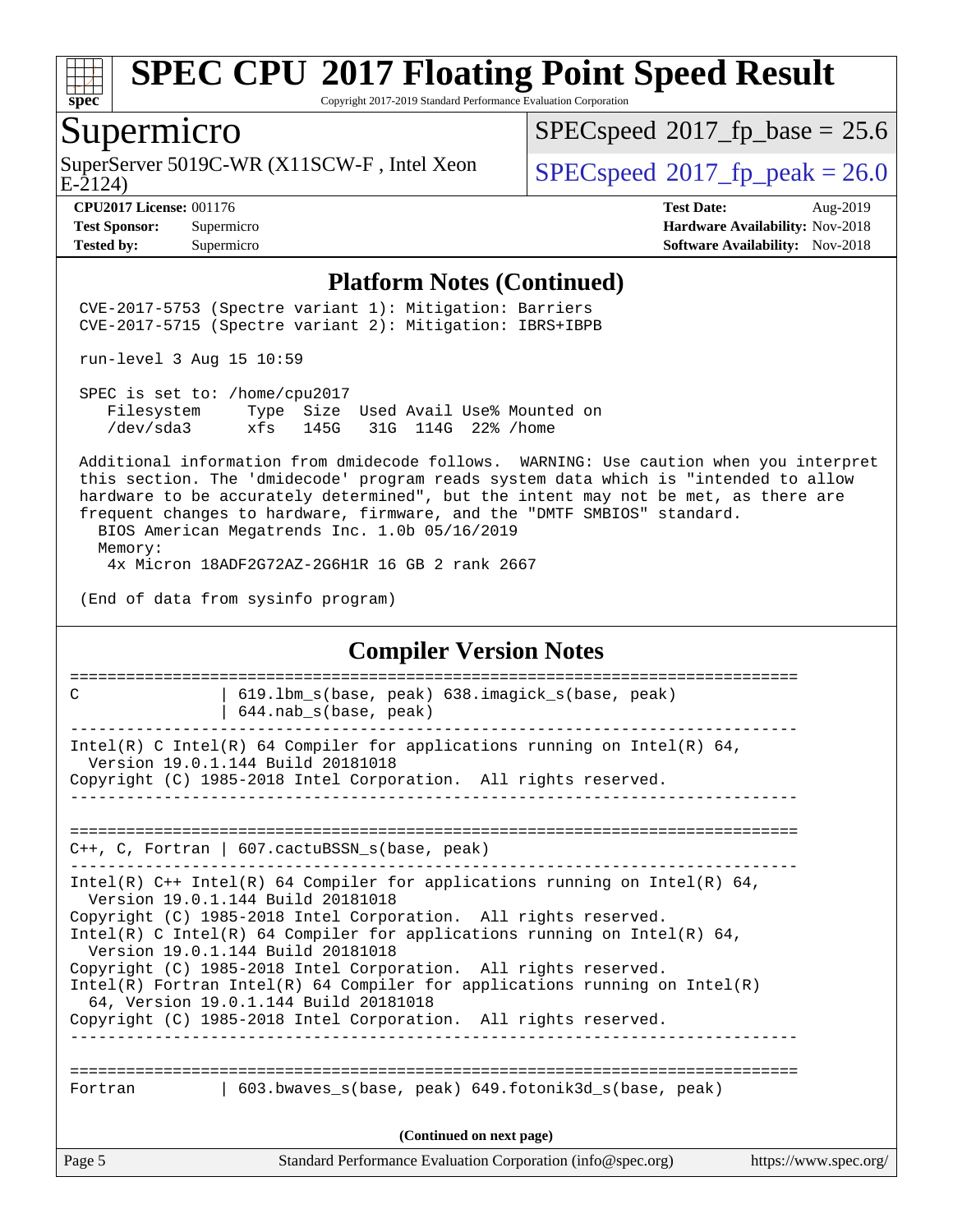

Copyright 2017-2019 Standard Performance Evaluation Corporation

### Supermicro

E-2124) SuperServer 5019C-WR (X11SCW-F, Intel Xeon  $SPEC speed^{\circ}2017$  fp\_peak = 26.0

 $SPECspeed*2017_fp\_base = 25.6$  $SPECspeed*2017_fp\_base = 25.6$ 

**[CPU2017 License:](http://www.spec.org/auto/cpu2017/Docs/result-fields.html#CPU2017License)** 001176 **[Test Date:](http://www.spec.org/auto/cpu2017/Docs/result-fields.html#TestDate)** Aug-2019 **[Test Sponsor:](http://www.spec.org/auto/cpu2017/Docs/result-fields.html#TestSponsor)** Supermicro **[Hardware Availability:](http://www.spec.org/auto/cpu2017/Docs/result-fields.html#HardwareAvailability)** Nov-2018 **[Tested by:](http://www.spec.org/auto/cpu2017/Docs/result-fields.html#Testedby)** Supermicro **[Software Availability:](http://www.spec.org/auto/cpu2017/Docs/result-fields.html#SoftwareAvailability)** Nov-2018

### **[Compiler Version Notes \(Continued\)](http://www.spec.org/auto/cpu2017/Docs/result-fields.html#CompilerVersionNotes)**

| 654.roms\_s(base, peak)

------------------------------------------------------------------------------ Intel(R) Fortran Intel(R) 64 Compiler for applications running on Intel(R) 64, Version 19.0.1.144 Build 20181018 Copyright (C) 1985-2018 Intel Corporation. All rights reserved. ------------------------------------------------------------------------------ ============================================================================== Fortran, C | 621.wrf\_s(base, peak) 627.cam4\_s(base, peak)

| 628.pop2\_s(base, peak)

------------------------------------------------------------------------------ Intel(R) Fortran Intel(R) 64 Compiler for applications running on Intel(R) 64, Version 19.0.1.144 Build 20181018 Copyright (C) 1985-2018 Intel Corporation. All rights reserved. Intel(R) C Intel(R) 64 Compiler for applications running on Intel(R) 64, Version 19.0.1.144 Build 20181018 Copyright (C) 1985-2018 Intel Corporation. All rights reserved. ------------------------------------------------------------------------------

# **[Base Compiler Invocation](http://www.spec.org/auto/cpu2017/Docs/result-fields.html#BaseCompilerInvocation)**

[C benchmarks](http://www.spec.org/auto/cpu2017/Docs/result-fields.html#Cbenchmarks): [icc -m64 -std=c11](http://www.spec.org/cpu2017/results/res2019q3/cpu2017-20190819-17126.flags.html#user_CCbase_intel_icc_64bit_c11_33ee0cdaae7deeeab2a9725423ba97205ce30f63b9926c2519791662299b76a0318f32ddfffdc46587804de3178b4f9328c46fa7c2b0cd779d7a61945c91cd35)

[Fortran benchmarks](http://www.spec.org/auto/cpu2017/Docs/result-fields.html#Fortranbenchmarks): [ifort -m64](http://www.spec.org/cpu2017/results/res2019q3/cpu2017-20190819-17126.flags.html#user_FCbase_intel_ifort_64bit_24f2bb282fbaeffd6157abe4f878425411749daecae9a33200eee2bee2fe76f3b89351d69a8130dd5949958ce389cf37ff59a95e7a40d588e8d3a57e0c3fd751)

[Benchmarks using both Fortran and C](http://www.spec.org/auto/cpu2017/Docs/result-fields.html#BenchmarksusingbothFortranandC): [ifort -m64](http://www.spec.org/cpu2017/results/res2019q3/cpu2017-20190819-17126.flags.html#user_CC_FCbase_intel_ifort_64bit_24f2bb282fbaeffd6157abe4f878425411749daecae9a33200eee2bee2fe76f3b89351d69a8130dd5949958ce389cf37ff59a95e7a40d588e8d3a57e0c3fd751) [icc -m64 -std=c11](http://www.spec.org/cpu2017/results/res2019q3/cpu2017-20190819-17126.flags.html#user_CC_FCbase_intel_icc_64bit_c11_33ee0cdaae7deeeab2a9725423ba97205ce30f63b9926c2519791662299b76a0318f32ddfffdc46587804de3178b4f9328c46fa7c2b0cd779d7a61945c91cd35)

[Benchmarks using Fortran, C, and C++:](http://www.spec.org/auto/cpu2017/Docs/result-fields.html#BenchmarksusingFortranCandCXX) [icpc -m64](http://www.spec.org/cpu2017/results/res2019q3/cpu2017-20190819-17126.flags.html#user_CC_CXX_FCbase_intel_icpc_64bit_4ecb2543ae3f1412ef961e0650ca070fec7b7afdcd6ed48761b84423119d1bf6bdf5cad15b44d48e7256388bc77273b966e5eb805aefd121eb22e9299b2ec9d9) [icc -m64 -std=c11](http://www.spec.org/cpu2017/results/res2019q3/cpu2017-20190819-17126.flags.html#user_CC_CXX_FCbase_intel_icc_64bit_c11_33ee0cdaae7deeeab2a9725423ba97205ce30f63b9926c2519791662299b76a0318f32ddfffdc46587804de3178b4f9328c46fa7c2b0cd779d7a61945c91cd35) [ifort -m64](http://www.spec.org/cpu2017/results/res2019q3/cpu2017-20190819-17126.flags.html#user_CC_CXX_FCbase_intel_ifort_64bit_24f2bb282fbaeffd6157abe4f878425411749daecae9a33200eee2bee2fe76f3b89351d69a8130dd5949958ce389cf37ff59a95e7a40d588e8d3a57e0c3fd751)

# **[Base Portability Flags](http://www.spec.org/auto/cpu2017/Docs/result-fields.html#BasePortabilityFlags)**

 603.bwaves\_s: [-DSPEC\\_LP64](http://www.spec.org/cpu2017/results/res2019q3/cpu2017-20190819-17126.flags.html#suite_basePORTABILITY603_bwaves_s_DSPEC_LP64) 607.cactuBSSN\_s: [-DSPEC\\_LP64](http://www.spec.org/cpu2017/results/res2019q3/cpu2017-20190819-17126.flags.html#suite_basePORTABILITY607_cactuBSSN_s_DSPEC_LP64) 619.lbm\_s: [-DSPEC\\_LP64](http://www.spec.org/cpu2017/results/res2019q3/cpu2017-20190819-17126.flags.html#suite_basePORTABILITY619_lbm_s_DSPEC_LP64) 621.wrf\_s: [-DSPEC\\_LP64](http://www.spec.org/cpu2017/results/res2019q3/cpu2017-20190819-17126.flags.html#suite_basePORTABILITY621_wrf_s_DSPEC_LP64) [-DSPEC\\_CASE\\_FLAG](http://www.spec.org/cpu2017/results/res2019q3/cpu2017-20190819-17126.flags.html#b621.wrf_s_baseCPORTABILITY_DSPEC_CASE_FLAG) [-convert big\\_endian](http://www.spec.org/cpu2017/results/res2019q3/cpu2017-20190819-17126.flags.html#user_baseFPORTABILITY621_wrf_s_convert_big_endian_c3194028bc08c63ac5d04de18c48ce6d347e4e562e8892b8bdbdc0214820426deb8554edfa529a3fb25a586e65a3d812c835984020483e7e73212c4d31a38223) 627.cam4\_s: [-DSPEC\\_LP64](http://www.spec.org/cpu2017/results/res2019q3/cpu2017-20190819-17126.flags.html#suite_basePORTABILITY627_cam4_s_DSPEC_LP64) [-DSPEC\\_CASE\\_FLAG](http://www.spec.org/cpu2017/results/res2019q3/cpu2017-20190819-17126.flags.html#b627.cam4_s_baseCPORTABILITY_DSPEC_CASE_FLAG) 628.pop2\_s: [-DSPEC\\_LP64](http://www.spec.org/cpu2017/results/res2019q3/cpu2017-20190819-17126.flags.html#suite_basePORTABILITY628_pop2_s_DSPEC_LP64) [-DSPEC\\_CASE\\_FLAG](http://www.spec.org/cpu2017/results/res2019q3/cpu2017-20190819-17126.flags.html#b628.pop2_s_baseCPORTABILITY_DSPEC_CASE_FLAG) [-convert big\\_endian](http://www.spec.org/cpu2017/results/res2019q3/cpu2017-20190819-17126.flags.html#user_baseFPORTABILITY628_pop2_s_convert_big_endian_c3194028bc08c63ac5d04de18c48ce6d347e4e562e8892b8bdbdc0214820426deb8554edfa529a3fb25a586e65a3d812c835984020483e7e73212c4d31a38223) [-assume byterecl](http://www.spec.org/cpu2017/results/res2019q3/cpu2017-20190819-17126.flags.html#user_baseFPORTABILITY628_pop2_s_assume_byterecl_7e47d18b9513cf18525430bbf0f2177aa9bf368bc7a059c09b2c06a34b53bd3447c950d3f8d6c70e3faf3a05c8557d66a5798b567902e8849adc142926523472) 638.imagick\_s: [-DSPEC\\_LP64](http://www.spec.org/cpu2017/results/res2019q3/cpu2017-20190819-17126.flags.html#suite_basePORTABILITY638_imagick_s_DSPEC_LP64)

**(Continued on next page)**

Page 6 Standard Performance Evaluation Corporation [\(info@spec.org\)](mailto:info@spec.org) <https://www.spec.org/>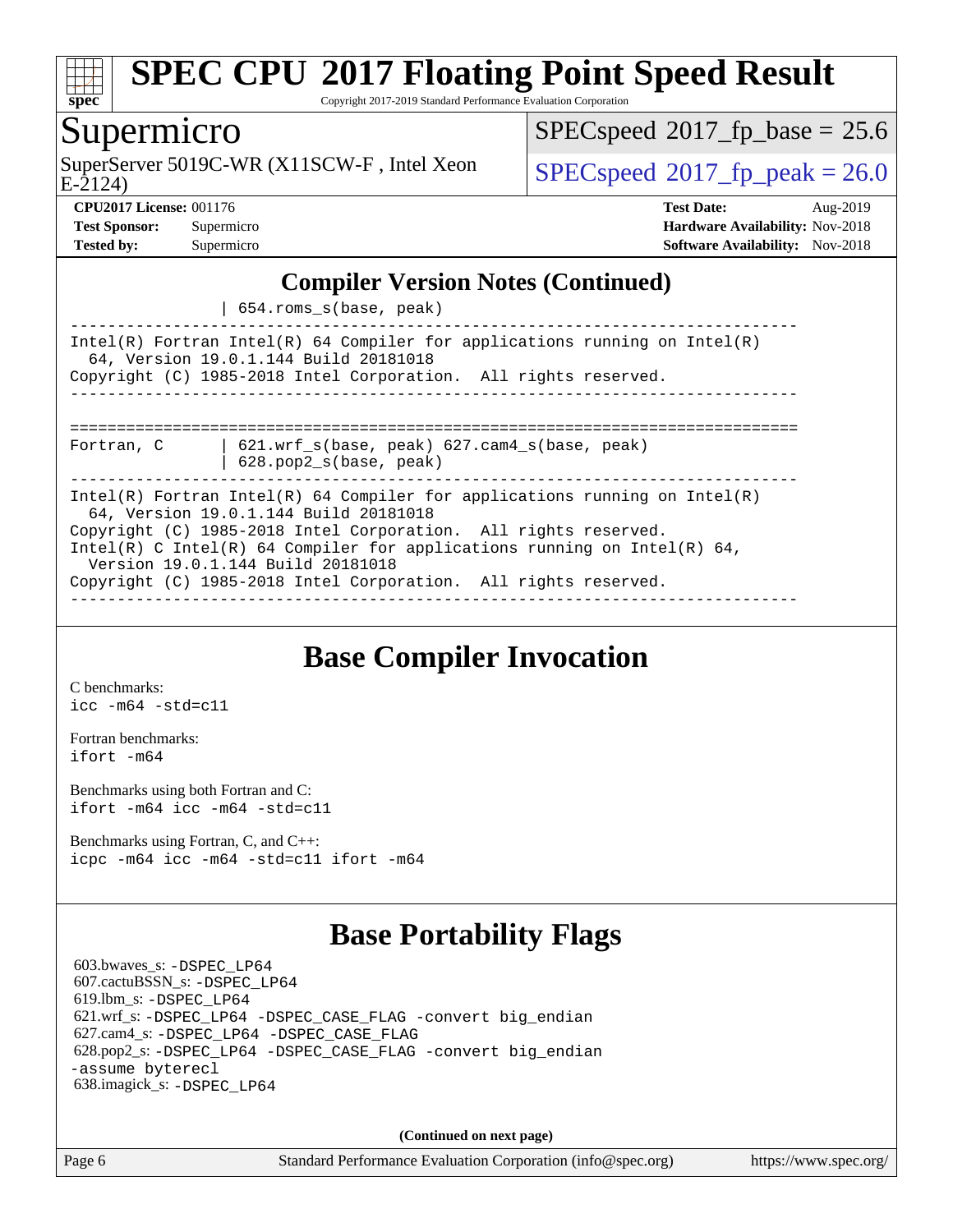

Copyright 2017-2019 Standard Performance Evaluation Corporation

### Supermicro

E-2124) SuperServer 5019C-WR (X11SCW-F, Intel Xeon  $SPEC speed^{\circ}2017$  fp\_peak = 26.0

 $SPECspeed*2017_fp\_base = 25.6$  $SPECspeed*2017_fp\_base = 25.6$ 

**[CPU2017 License:](http://www.spec.org/auto/cpu2017/Docs/result-fields.html#CPU2017License)** 001176 **[Test Date:](http://www.spec.org/auto/cpu2017/Docs/result-fields.html#TestDate)** Aug-2019 **[Test Sponsor:](http://www.spec.org/auto/cpu2017/Docs/result-fields.html#TestSponsor)** Supermicro **[Hardware Availability:](http://www.spec.org/auto/cpu2017/Docs/result-fields.html#HardwareAvailability)** Nov-2018 **[Tested by:](http://www.spec.org/auto/cpu2017/Docs/result-fields.html#Testedby)** Supermicro **Supermicro [Software Availability:](http://www.spec.org/auto/cpu2017/Docs/result-fields.html#SoftwareAvailability)** Nov-2018

# **[Base Portability Flags \(Continued\)](http://www.spec.org/auto/cpu2017/Docs/result-fields.html#BasePortabilityFlags)**

 644.nab\_s: [-DSPEC\\_LP64](http://www.spec.org/cpu2017/results/res2019q3/cpu2017-20190819-17126.flags.html#suite_basePORTABILITY644_nab_s_DSPEC_LP64) 649.fotonik3d\_s: [-DSPEC\\_LP64](http://www.spec.org/cpu2017/results/res2019q3/cpu2017-20190819-17126.flags.html#suite_basePORTABILITY649_fotonik3d_s_DSPEC_LP64) 654.roms\_s: [-DSPEC\\_LP64](http://www.spec.org/cpu2017/results/res2019q3/cpu2017-20190819-17126.flags.html#suite_basePORTABILITY654_roms_s_DSPEC_LP64)

# **[Base Optimization Flags](http://www.spec.org/auto/cpu2017/Docs/result-fields.html#BaseOptimizationFlags)**

[C benchmarks](http://www.spec.org/auto/cpu2017/Docs/result-fields.html#Cbenchmarks):

[-xCORE-AVX2](http://www.spec.org/cpu2017/results/res2019q3/cpu2017-20190819-17126.flags.html#user_CCbase_f-xCORE-AVX2) [-ipo](http://www.spec.org/cpu2017/results/res2019q3/cpu2017-20190819-17126.flags.html#user_CCbase_f-ipo) [-O3](http://www.spec.org/cpu2017/results/res2019q3/cpu2017-20190819-17126.flags.html#user_CCbase_f-O3) [-no-prec-div](http://www.spec.org/cpu2017/results/res2019q3/cpu2017-20190819-17126.flags.html#user_CCbase_f-no-prec-div) [-qopt-prefetch](http://www.spec.org/cpu2017/results/res2019q3/cpu2017-20190819-17126.flags.html#user_CCbase_f-qopt-prefetch) [-ffinite-math-only](http://www.spec.org/cpu2017/results/res2019q3/cpu2017-20190819-17126.flags.html#user_CCbase_f_finite_math_only_cb91587bd2077682c4b38af759c288ed7c732db004271a9512da14a4f8007909a5f1427ecbf1a0fb78ff2a814402c6114ac565ca162485bbcae155b5e4258871) [-qopt-mem-layout-trans=4](http://www.spec.org/cpu2017/results/res2019q3/cpu2017-20190819-17126.flags.html#user_CCbase_f-qopt-mem-layout-trans_fa39e755916c150a61361b7846f310bcdf6f04e385ef281cadf3647acec3f0ae266d1a1d22d972a7087a248fd4e6ca390a3634700869573d231a252c784941a8) [-qopenmp](http://www.spec.org/cpu2017/results/res2019q3/cpu2017-20190819-17126.flags.html#user_CCbase_qopenmp_16be0c44f24f464004c6784a7acb94aca937f053568ce72f94b139a11c7c168634a55f6653758ddd83bcf7b8463e8028bb0b48b77bcddc6b78d5d95bb1df2967) [-DSPEC\\_OPENMP](http://www.spec.org/cpu2017/results/res2019q3/cpu2017-20190819-17126.flags.html#suite_CCbase_DSPEC_OPENMP)

[Fortran benchmarks](http://www.spec.org/auto/cpu2017/Docs/result-fields.html#Fortranbenchmarks):

```
-DSPEC_OPENMP -xCORE-AVX2 -ipo -O3 -no-prec-div -qopt-prefetch
-ffinite-math-only -qopt-mem-layout-trans=4 -qopenmp
-nostandard-realloc-lhs
```
[Benchmarks using both Fortran and C](http://www.spec.org/auto/cpu2017/Docs/result-fields.html#BenchmarksusingbothFortranandC):

```
-xCORE-AVX2 -ipo -O3 -no-prec-div -qopt-prefetch -ffinite-math-only
-qopt-mem-layout-trans=4 -qopenmp -DSPEC_OPENMP
-nostandard-realloc-lhs
```
[Benchmarks using Fortran, C, and C++:](http://www.spec.org/auto/cpu2017/Docs/result-fields.html#BenchmarksusingFortranCandCXX) [-xCORE-AVX2](http://www.spec.org/cpu2017/results/res2019q3/cpu2017-20190819-17126.flags.html#user_CC_CXX_FCbase_f-xCORE-AVX2) [-ipo](http://www.spec.org/cpu2017/results/res2019q3/cpu2017-20190819-17126.flags.html#user_CC_CXX_FCbase_f-ipo) [-O3](http://www.spec.org/cpu2017/results/res2019q3/cpu2017-20190819-17126.flags.html#user_CC_CXX_FCbase_f-O3) [-no-prec-div](http://www.spec.org/cpu2017/results/res2019q3/cpu2017-20190819-17126.flags.html#user_CC_CXX_FCbase_f-no-prec-div) [-qopt-prefetch](http://www.spec.org/cpu2017/results/res2019q3/cpu2017-20190819-17126.flags.html#user_CC_CXX_FCbase_f-qopt-prefetch) [-ffinite-math-only](http://www.spec.org/cpu2017/results/res2019q3/cpu2017-20190819-17126.flags.html#user_CC_CXX_FCbase_f_finite_math_only_cb91587bd2077682c4b38af759c288ed7c732db004271a9512da14a4f8007909a5f1427ecbf1a0fb78ff2a814402c6114ac565ca162485bbcae155b5e4258871) [-qopt-mem-layout-trans=4](http://www.spec.org/cpu2017/results/res2019q3/cpu2017-20190819-17126.flags.html#user_CC_CXX_FCbase_f-qopt-mem-layout-trans_fa39e755916c150a61361b7846f310bcdf6f04e385ef281cadf3647acec3f0ae266d1a1d22d972a7087a248fd4e6ca390a3634700869573d231a252c784941a8) [-qopenmp](http://www.spec.org/cpu2017/results/res2019q3/cpu2017-20190819-17126.flags.html#user_CC_CXX_FCbase_qopenmp_16be0c44f24f464004c6784a7acb94aca937f053568ce72f94b139a11c7c168634a55f6653758ddd83bcf7b8463e8028bb0b48b77bcddc6b78d5d95bb1df2967) [-DSPEC\\_OPENMP](http://www.spec.org/cpu2017/results/res2019q3/cpu2017-20190819-17126.flags.html#suite_CC_CXX_FCbase_DSPEC_OPENMP) [-nostandard-realloc-lhs](http://www.spec.org/cpu2017/results/res2019q3/cpu2017-20190819-17126.flags.html#user_CC_CXX_FCbase_f_2003_std_realloc_82b4557e90729c0f113870c07e44d33d6f5a304b4f63d4c15d2d0f1fab99f5daaed73bdb9275d9ae411527f28b936061aa8b9c8f2d63842963b95c9dd6426b8a)

# **[Peak Compiler Invocation](http://www.spec.org/auto/cpu2017/Docs/result-fields.html#PeakCompilerInvocation)**

[C benchmarks](http://www.spec.org/auto/cpu2017/Docs/result-fields.html#Cbenchmarks): [icc -m64 -std=c11](http://www.spec.org/cpu2017/results/res2019q3/cpu2017-20190819-17126.flags.html#user_CCpeak_intel_icc_64bit_c11_33ee0cdaae7deeeab2a9725423ba97205ce30f63b9926c2519791662299b76a0318f32ddfffdc46587804de3178b4f9328c46fa7c2b0cd779d7a61945c91cd35)

[Fortran benchmarks](http://www.spec.org/auto/cpu2017/Docs/result-fields.html#Fortranbenchmarks): [ifort -m64](http://www.spec.org/cpu2017/results/res2019q3/cpu2017-20190819-17126.flags.html#user_FCpeak_intel_ifort_64bit_24f2bb282fbaeffd6157abe4f878425411749daecae9a33200eee2bee2fe76f3b89351d69a8130dd5949958ce389cf37ff59a95e7a40d588e8d3a57e0c3fd751)

[Benchmarks using both Fortran and C](http://www.spec.org/auto/cpu2017/Docs/result-fields.html#BenchmarksusingbothFortranandC): [ifort -m64](http://www.spec.org/cpu2017/results/res2019q3/cpu2017-20190819-17126.flags.html#user_CC_FCpeak_intel_ifort_64bit_24f2bb282fbaeffd6157abe4f878425411749daecae9a33200eee2bee2fe76f3b89351d69a8130dd5949958ce389cf37ff59a95e7a40d588e8d3a57e0c3fd751) [icc -m64 -std=c11](http://www.spec.org/cpu2017/results/res2019q3/cpu2017-20190819-17126.flags.html#user_CC_FCpeak_intel_icc_64bit_c11_33ee0cdaae7deeeab2a9725423ba97205ce30f63b9926c2519791662299b76a0318f32ddfffdc46587804de3178b4f9328c46fa7c2b0cd779d7a61945c91cd35)

[Benchmarks using Fortran, C, and C++:](http://www.spec.org/auto/cpu2017/Docs/result-fields.html#BenchmarksusingFortranCandCXX) [icpc -m64](http://www.spec.org/cpu2017/results/res2019q3/cpu2017-20190819-17126.flags.html#user_CC_CXX_FCpeak_intel_icpc_64bit_4ecb2543ae3f1412ef961e0650ca070fec7b7afdcd6ed48761b84423119d1bf6bdf5cad15b44d48e7256388bc77273b966e5eb805aefd121eb22e9299b2ec9d9) [icc -m64 -std=c11](http://www.spec.org/cpu2017/results/res2019q3/cpu2017-20190819-17126.flags.html#user_CC_CXX_FCpeak_intel_icc_64bit_c11_33ee0cdaae7deeeab2a9725423ba97205ce30f63b9926c2519791662299b76a0318f32ddfffdc46587804de3178b4f9328c46fa7c2b0cd779d7a61945c91cd35) [ifort -m64](http://www.spec.org/cpu2017/results/res2019q3/cpu2017-20190819-17126.flags.html#user_CC_CXX_FCpeak_intel_ifort_64bit_24f2bb282fbaeffd6157abe4f878425411749daecae9a33200eee2bee2fe76f3b89351d69a8130dd5949958ce389cf37ff59a95e7a40d588e8d3a57e0c3fd751)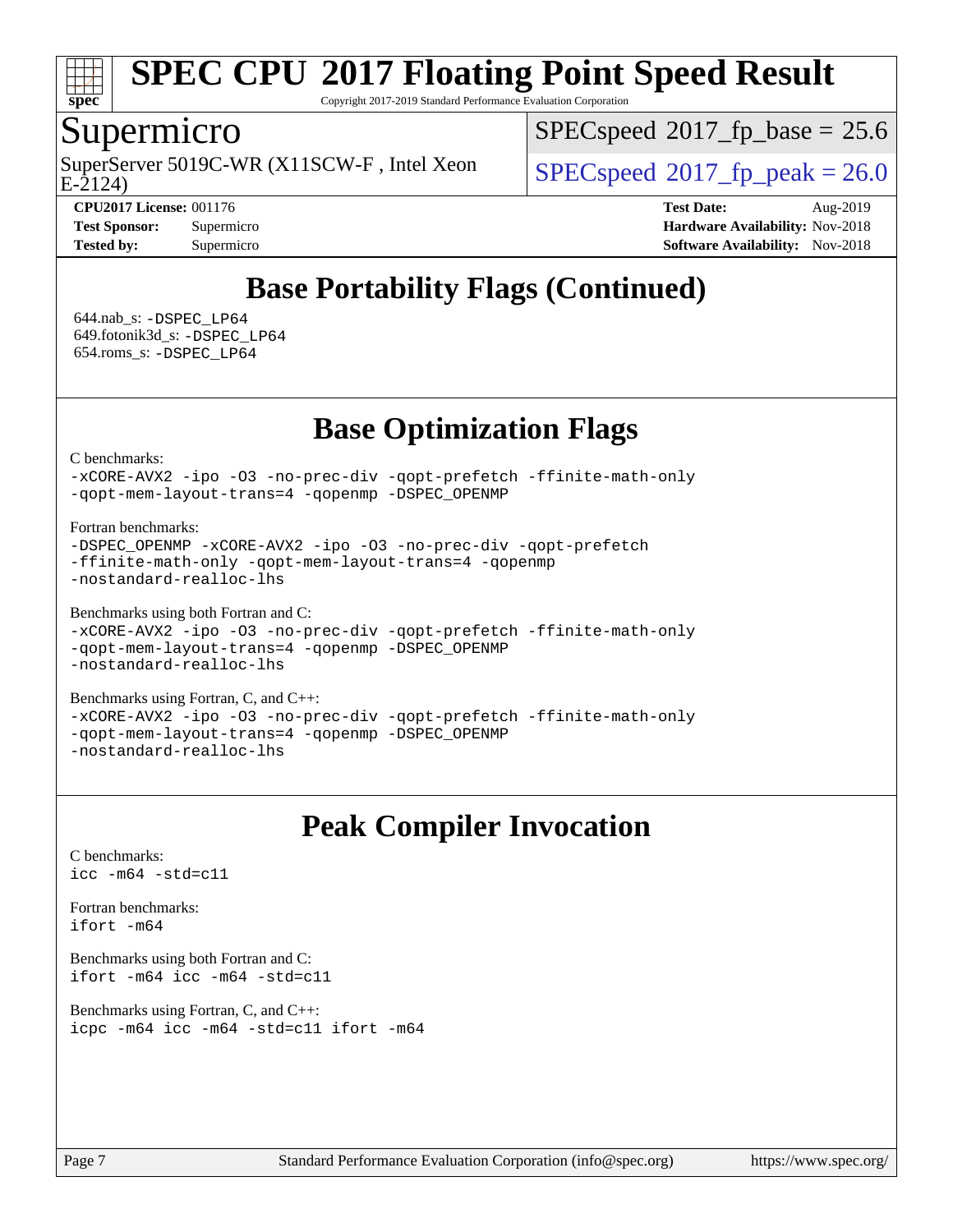

Copyright 2017-2019 Standard Performance Evaluation Corporation

### Supermicro

E-2124) SuperServer 5019C-WR (X11SCW-F, Intel Xeon  $SPEC speed^{\circ}2017$  fp\_peak = 26.0

 $SPECspeed^{\circledcirc}2017$  $SPECspeed^{\circledcirc}2017$  fp base = 25.6

**[CPU2017 License:](http://www.spec.org/auto/cpu2017/Docs/result-fields.html#CPU2017License)** 001176 **[Test Date:](http://www.spec.org/auto/cpu2017/Docs/result-fields.html#TestDate)** Aug-2019 **[Test Sponsor:](http://www.spec.org/auto/cpu2017/Docs/result-fields.html#TestSponsor)** Supermicro **[Hardware Availability:](http://www.spec.org/auto/cpu2017/Docs/result-fields.html#HardwareAvailability)** Nov-2018 **[Tested by:](http://www.spec.org/auto/cpu2017/Docs/result-fields.html#Testedby)** Supermicro **Supermicro [Software Availability:](http://www.spec.org/auto/cpu2017/Docs/result-fields.html#SoftwareAvailability)** Nov-2018

# **[Peak Portability Flags](http://www.spec.org/auto/cpu2017/Docs/result-fields.html#PeakPortabilityFlags)**

Same as Base Portability Flags

# **[Peak Optimization Flags](http://www.spec.org/auto/cpu2017/Docs/result-fields.html#PeakOptimizationFlags)**

[C benchmarks](http://www.spec.org/auto/cpu2017/Docs/result-fields.html#Cbenchmarks):

```
-xCORE-AVX2 -ipo -O3 -no-prec-div -qopt-prefetch -ffinite-math-only
-qopt-mem-layout-trans=4 -qopenmp -DSPEC_OPENMP
```
[Fortran benchmarks](http://www.spec.org/auto/cpu2017/Docs/result-fields.html#Fortranbenchmarks):

```
 603.bwaves_s: -prof-gen(pass 1) -prof-use(pass 2) -DSPEC_SUPPRESS_OPENMP
-DSPEC_OPENMP -O2 -xCORE-AVX2 -qopt-prefetch -ipo -O3
-ffinite-math-only -no-prec-div -qopt-mem-layout-trans=4
-qopenmp -nostandard-realloc-lhs
```
649.fotonik3d\_s: Same as 603.bwaves\_s

```
 654.roms_s: -DSPEC_OPENMP -xCORE-AVX2 -ipo -O3 -no-prec-div
-qopt-prefetch -ffinite-math-only -qopt-mem-layout-trans=4
-qopenmp -nostandard-realloc-lhs
```
[Benchmarks using both Fortran and C](http://www.spec.org/auto/cpu2017/Docs/result-fields.html#BenchmarksusingbothFortranandC):

```
 621.wrf_s: -prof-gen(pass 1) -prof-use(pass 2) -O2 -xCORE-AVX2
-qopt-prefetch -ipo -O3 -ffinite-math-only -no-prec-div
-qopt-mem-layout-trans=4 -DSPEC_SUPPRESS_OPENMP -qopenmp
-DSPEC_OPENMP -nostandard-realloc-lhs
```
 627.cam4\_s: [-xCORE-AVX2](http://www.spec.org/cpu2017/results/res2019q3/cpu2017-20190819-17126.flags.html#user_peakCOPTIMIZEFOPTIMIZE627_cam4_s_f-xCORE-AVX2) [-ipo](http://www.spec.org/cpu2017/results/res2019q3/cpu2017-20190819-17126.flags.html#user_peakCOPTIMIZEFOPTIMIZE627_cam4_s_f-ipo) [-O3](http://www.spec.org/cpu2017/results/res2019q3/cpu2017-20190819-17126.flags.html#user_peakCOPTIMIZEFOPTIMIZE627_cam4_s_f-O3) [-no-prec-div](http://www.spec.org/cpu2017/results/res2019q3/cpu2017-20190819-17126.flags.html#user_peakCOPTIMIZEFOPTIMIZE627_cam4_s_f-no-prec-div) [-qopt-prefetch](http://www.spec.org/cpu2017/results/res2019q3/cpu2017-20190819-17126.flags.html#user_peakCOPTIMIZEFOPTIMIZE627_cam4_s_f-qopt-prefetch) [-ffinite-math-only](http://www.spec.org/cpu2017/results/res2019q3/cpu2017-20190819-17126.flags.html#user_peakCOPTIMIZEFOPTIMIZE627_cam4_s_f_finite_math_only_cb91587bd2077682c4b38af759c288ed7c732db004271a9512da14a4f8007909a5f1427ecbf1a0fb78ff2a814402c6114ac565ca162485bbcae155b5e4258871) [-qopt-mem-layout-trans=4](http://www.spec.org/cpu2017/results/res2019q3/cpu2017-20190819-17126.flags.html#user_peakCOPTIMIZEFOPTIMIZE627_cam4_s_f-qopt-mem-layout-trans_fa39e755916c150a61361b7846f310bcdf6f04e385ef281cadf3647acec3f0ae266d1a1d22d972a7087a248fd4e6ca390a3634700869573d231a252c784941a8) [-qopenmp](http://www.spec.org/cpu2017/results/res2019q3/cpu2017-20190819-17126.flags.html#user_peakCOPTIMIZEFOPTIMIZE627_cam4_s_qopenmp_16be0c44f24f464004c6784a7acb94aca937f053568ce72f94b139a11c7c168634a55f6653758ddd83bcf7b8463e8028bb0b48b77bcddc6b78d5d95bb1df2967) [-DSPEC\\_OPENMP](http://www.spec.org/cpu2017/results/res2019q3/cpu2017-20190819-17126.flags.html#suite_peakCOPTIMIZEFOPTIMIZE627_cam4_s_DSPEC_OPENMP) [-nostandard-realloc-lhs](http://www.spec.org/cpu2017/results/res2019q3/cpu2017-20190819-17126.flags.html#user_peakEXTRA_FOPTIMIZE627_cam4_s_f_2003_std_realloc_82b4557e90729c0f113870c07e44d33d6f5a304b4f63d4c15d2d0f1fab99f5daaed73bdb9275d9ae411527f28b936061aa8b9c8f2d63842963b95c9dd6426b8a)

628.pop2\_s: Same as 621.wrf\_s

```
Benchmarks using Fortran, C, and C++: 
-xCORE-AVX2 -ipo -O3 -no-prec-div -qopt-prefetch -ffinite-math-only
-qopt-mem-layout-trans=4 -qopenmp -DSPEC_OPENMP
-nostandard-realloc-lhs
```
[The flags files that were used to format this result can be browsed at](tmsearch) <http://www.spec.org/cpu2017/flags/Intel-ic18.0-official-linux64.2019-04-02.html> <http://www.spec.org/cpu2017/flags/Default-Platform-Flags.html>